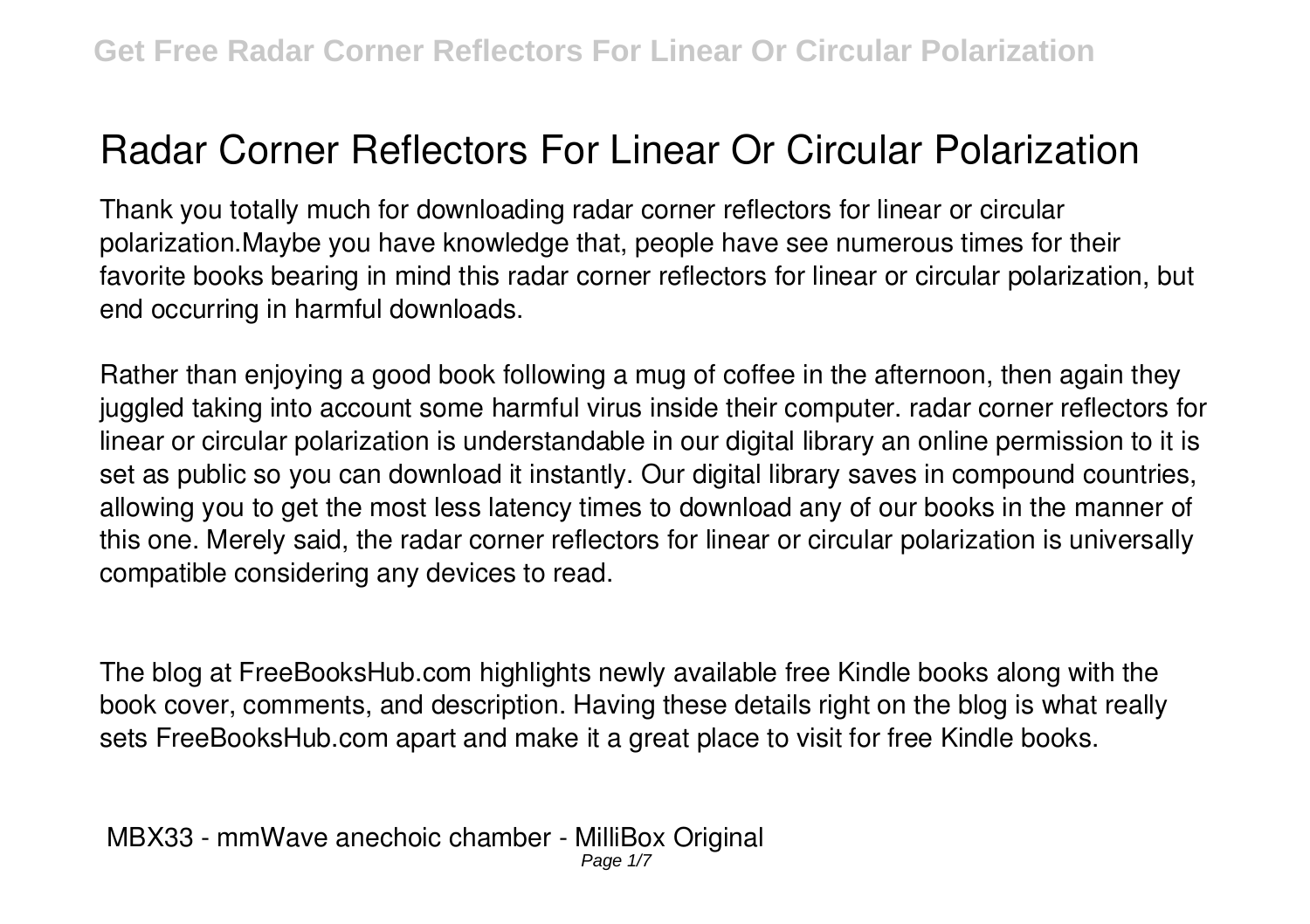The non-reflecting systems are subdivided in three-mirror systems and two-mirror systems, of which the last systems have either two parallel located detector arrays, or orthogonally located linear detector arrays. The radiation receiving components are a triangular corner cube reflector, or sets of dihedral mirrors, or flat-strip mirrors.

**Integrated Ground-Based SAR Interferometry, Terrestrial ...**

Methods for making and assembling various orthogonal multifaceted polydeltatrihedral selfsupportable corner reflectors. Planar two-dimensional network or pattern products and orthogonal polyhedra products-by-process evolving from the various methods find unique applicability in the radar industry, the educational toy industry, the navigation aid/hazardous warning industry, and the lighting ...

**Radar Corner Reflectors For Linear**

Radar Corner Reflectors for Linear or Circular Polarization 1 G. Latmira1 and A. Sposito Contribution from the Istituto Universita rio Navale, Naples, Italy (Recei ved August 2, 1961 ) "Vhen a grid of parallel wires is put in front of a plane or corner reflector, interesting effects of polarization conversion can be obtained.

**Products > Corner Reflectors**

Appl Optics 33(20):4361 4368 Keen KM (1983) New technique for the evaluation of the scattering cross-sections of radar corner reflectors. IEEE Proc Microw Op-tics Antennas 130(5):3220326.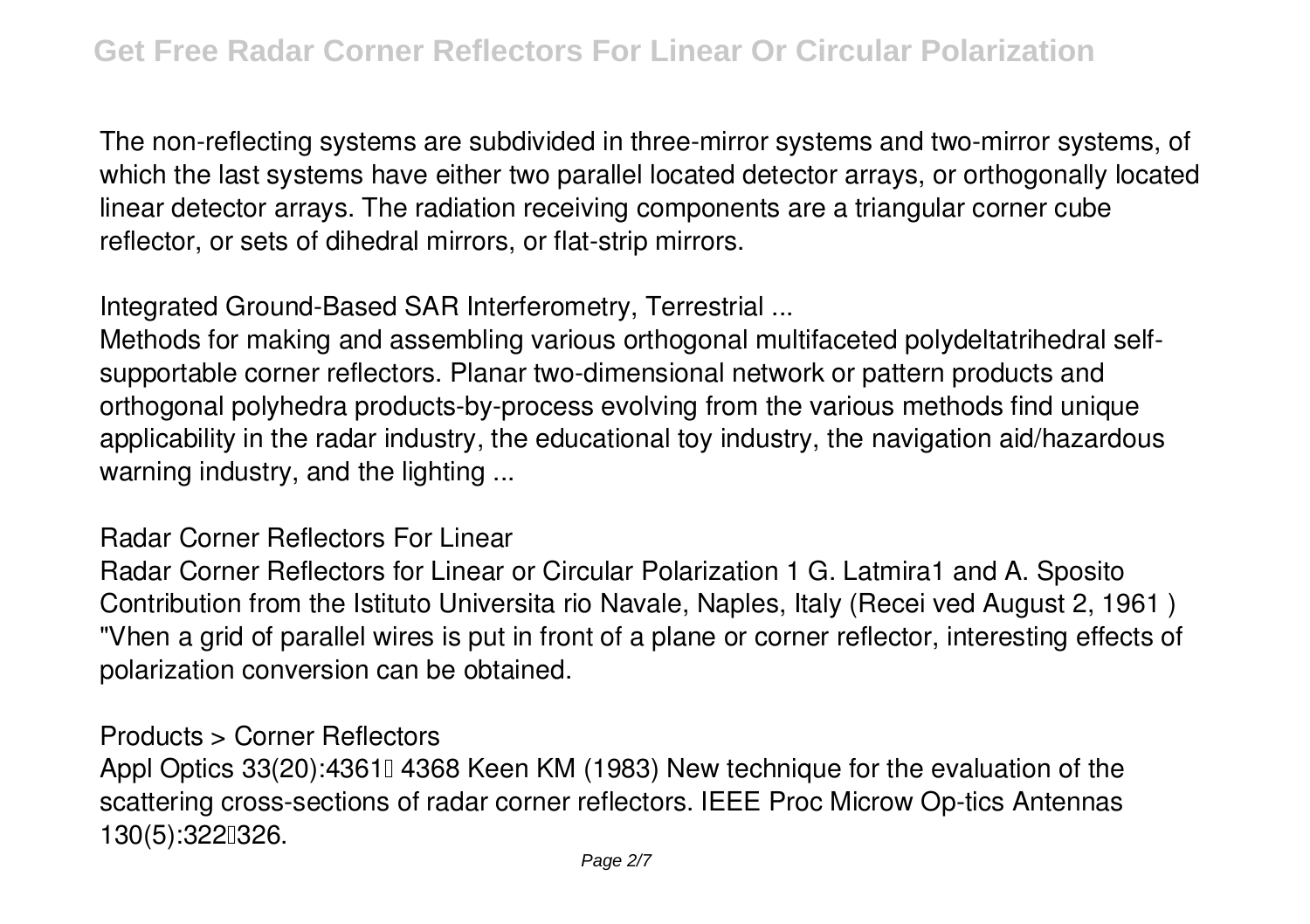**Trihedral Corner Reflector Antennas | Reflector Antenna Design** A corner reflector is a passive device used to reflect radio waves back toward the emission source directly. Therefore, corner reflector is a useful device for Radar system calibration. In general, the corner reflector consists mutually intersected perpendicular plates. The commonly seen corner reflectors are dihedral and trihedral.

# **PMCW Radar for cars - DSP Related**

A corner radar reflector that backscatters cross-polarized returns from a linearly polarized source is formed by three mutually perpendicular surfaces forming a concave structure. At least one of the surfaces has a depolarizing characteristic. The depolarizing surface is comprised of a grid of thin mutually parallel wires closed spaced.

#### **Corner reflector - Hyperleap**

Polarimetric radar systems need calibration. Trihedral corner reflectors are used for calibration. Conventional techniques cover one side of the reflector with corrugations which are heavy and thick.

**Measurement of Ultra Wideband Radar Cross Sections of an ...**

Corner reflectors to improve radar visibility go back to the beginning of radar in WWII. There is an academic and patent literature that is enormous, and a very large number of commercial and military products incorporating sophisticated arrays of corner reflectors in complex spatial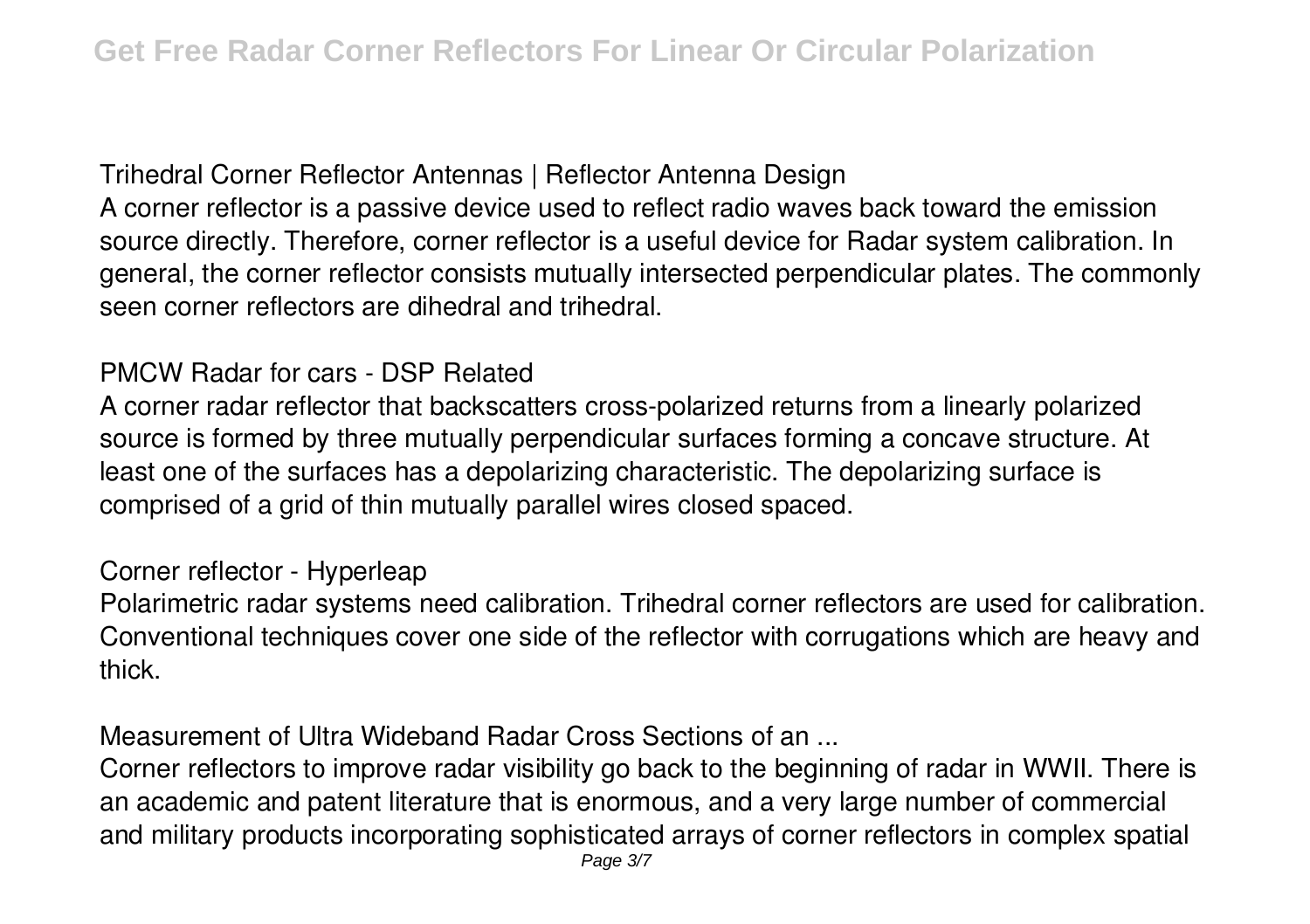arrangements, novel construction methods, etc.

**ARS - Dielectric corner reflectors for mmWave applications**

by phase modulated continuous wave radar, I'm assuming you mean linear FM sweep per transmitted pulse. This is the common wave shape for automotive radar because it easy to generate and easy to form the matched filter for returns from different ranges. In the radar community this process is called stretch.

**Analysis of artificial corner reflector's radar cross ...**

Corner reflectors, and cat eye reflectors are the most used kinds. A corner reflector consists of three flat surfaces meeting like the inside corner of a box. Modern lifeboats carry an Emergency Position-Indicating Radio Beacon (EPIRB) and either a radar reflector or Search and Rescue Transponder (SART).

**US4724436A - Depolarizing radar corner reflector - Google ...**

Passive Radar Targets The Reflectors Tested Most radar reflectors are variations on the 3-sided corner reflector, also known as a corner cube or a trihedral reflector. The principal echo from a trihedral reflector will be strongest when its "pocket" is oriented directly towards the radar. As the trihedral reflector is rotated off this axis in

**Safety At Sea Studies - 1995 Radar Reflector Tests** A set of three mutually perpendicular reflective surfaces, placed to form the internal corner of a Page 4/7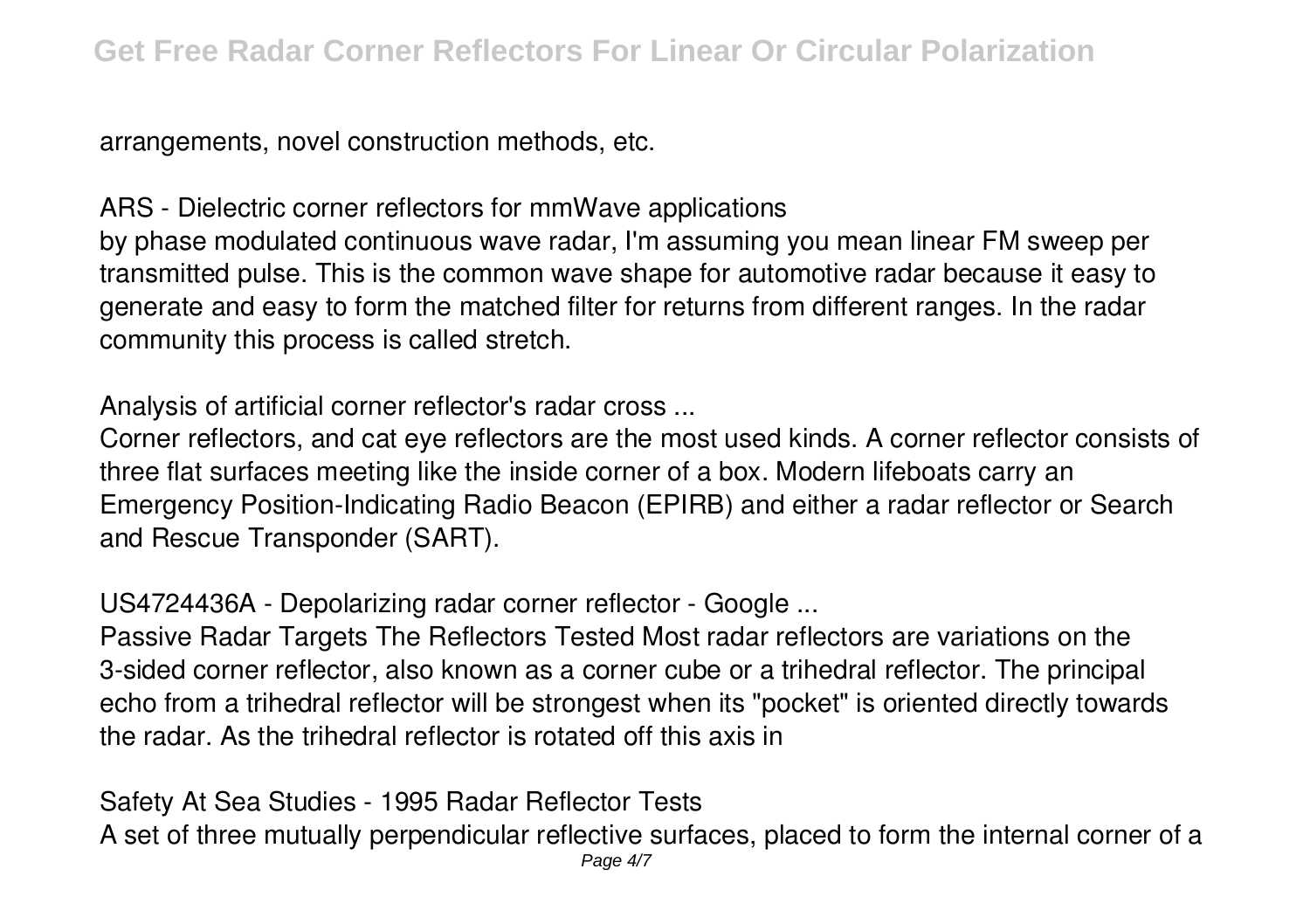cube, work as a retroreflector. The three corresponding normal vectors of the corner's sides form a basis (x, y, z) in which to represent the direction of an arbitrary incoming ray, [a, b, c].When the ray reflects from the first side, say x, the ray's x-component, a, is reversed to □a, while ...

**US4551726A - Omni-directional radar and electro-optical ...** CONTACT US. 501 Amapola Avenue Torrance, CA 90501 Call us at 424-757-0168 Support@Eravant.com

**Trihedral Reflectors for Radar Applications**

An integrated sensor system comprised of a terrestrial laser scanner (TLS), corner reflectors (CRs), and high precision linear rail is utilized to validate ground-based synthetic aperture radar (GB-SAR) interferometric micro-displacement measurements. A rail with positioning accuracy of 0.1 mm is de  $\mathbb I$ 

**Depolarizing radar corner reflector - Environmental ...**

Ultra wideband (UWB) radar cross sections (RCSs) of several targets have been measured using various combinations of transmitting and receiving linear polarizations (V-V, H-H, and +45°--45°) with a view to obtaining information on the design of vehicular short-range radars. This paper reports the UWB RCSs ( $\Box$  LR and  $\Box$  LL) of a typical passenger automobile using two circular polarization ...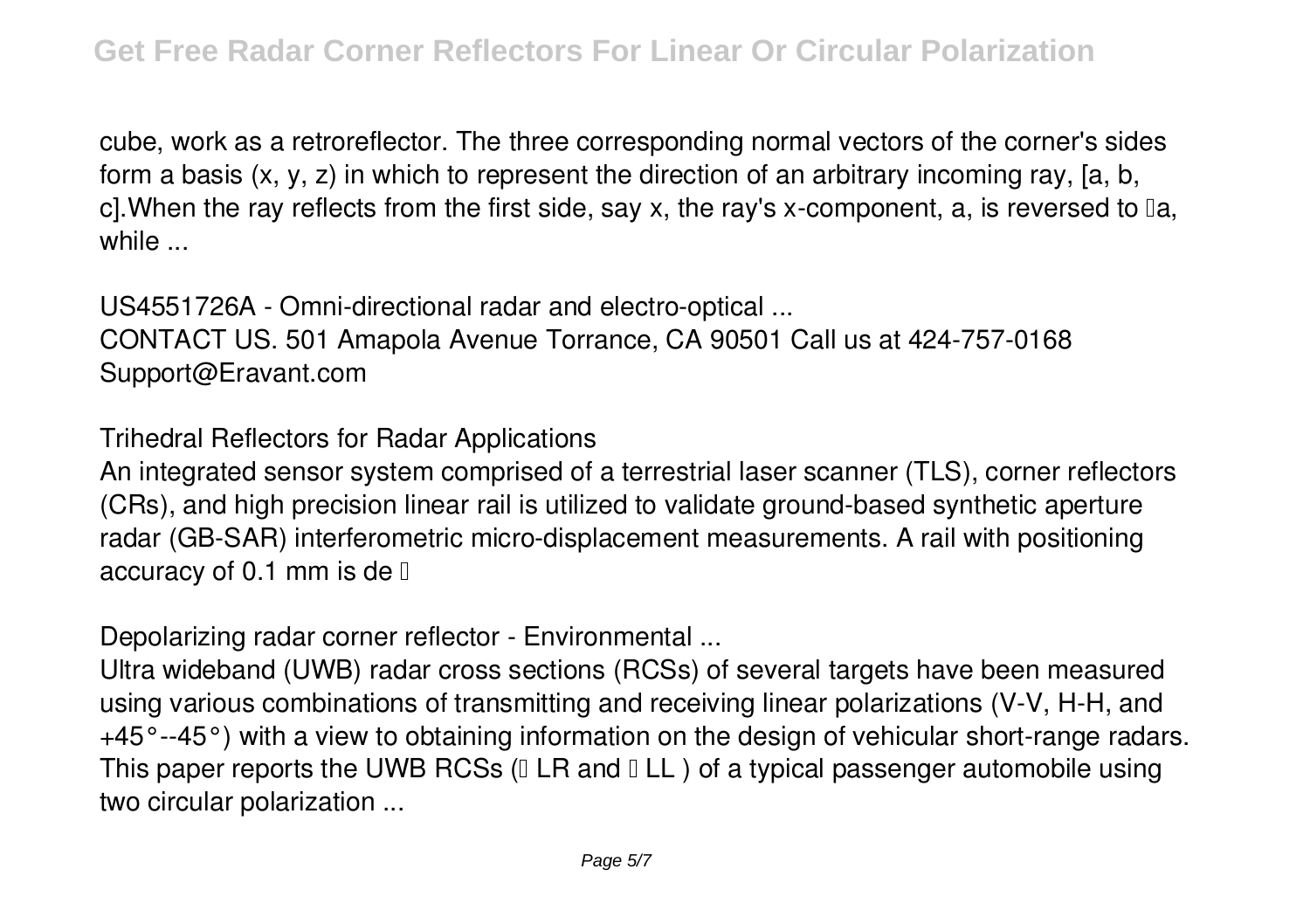## **Radar corner reflectors for linear or circular polarization**

A corner reflector is a passive device used to reflect radio waves back toward the transmit source. Therefore, the corner reflector is a useful device for radar system calibration and testing. The corner reflector is made of intersected perpendicular plates. The most common type of corner reflectors are dihedral and trihedral.

### **Retroreflector - Wikipedia**

The TerraSAR-X radar scenes are shown in Fig. 1, with relevant full resolution extracts presented in Fig. 2.Both linear dunes of the Great Sand Sea and Namib Desert are roughly north south oriented and are comparable in size, but they show a different radar signature mainly due to the interdune properties: the bare interdune in Egypt (Fig. 1a) appears brighter than the sand-covered one in ...

# **Radar scattering of linear dunes and mega-yardangs ...**

MBX33 is an innovative mmWave chamber which fits on a 10ft lab bench. Because it is made out of 30<sup> $\degree$ </sup> cubes instead of the standard 24 $\degree$  cube of MBX0x series, it provides more volume on the inside. This can be important in several situations, for example when the DUT is large in size or when testing mmWave radar with trihedral corner reflectors.

**Polarimetry radar calibration using trihedral corner ...**

Abstract. Using dielectrics instead of conventional metallic structures, this article investigates the properties of the proposed dielectric corner reflectors for use in a number of millimeter